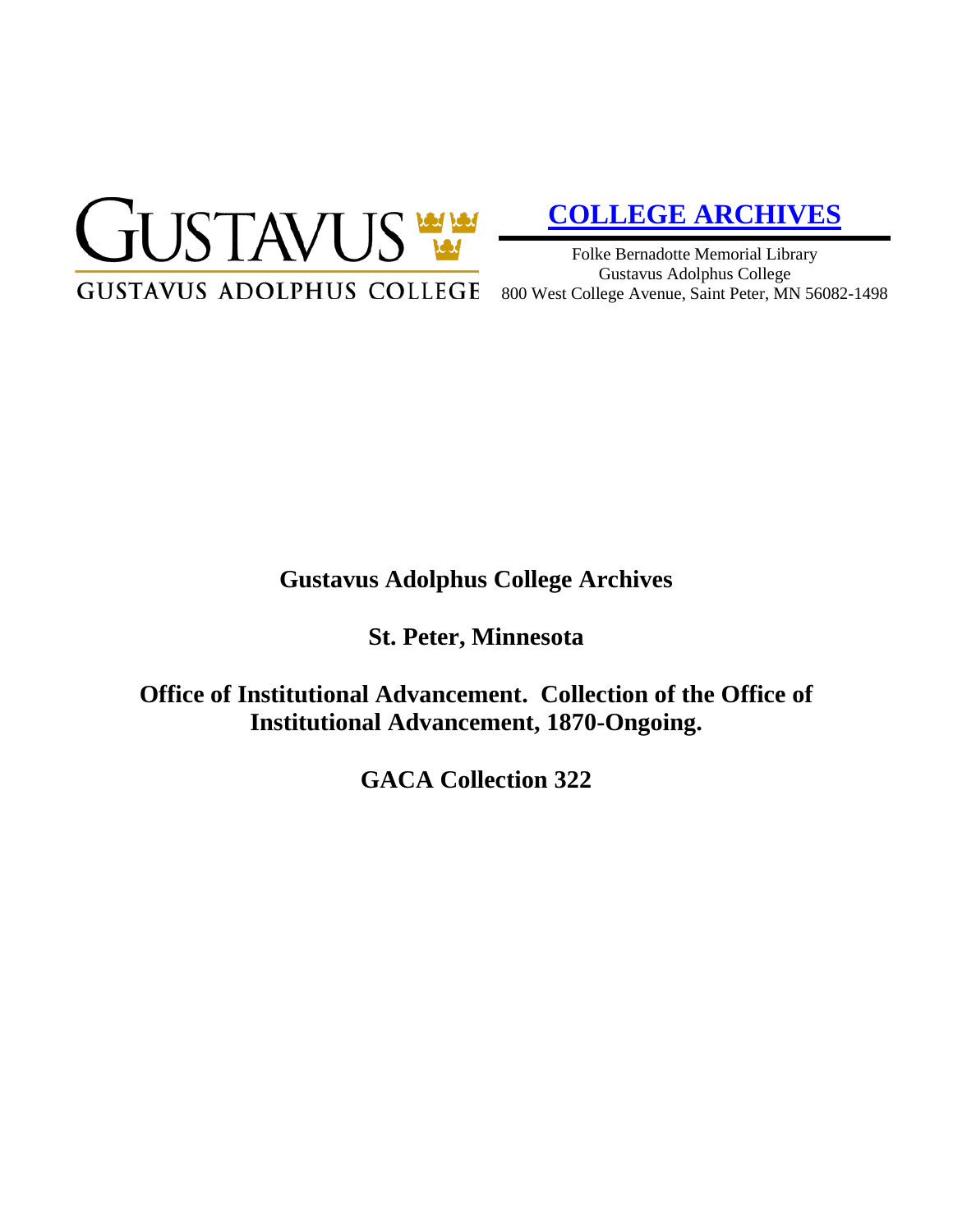**Office of Institutional Advancement. Collection of the Office of Institutional Advancement 1870- Ongoing. GACA Collection 322. 9 Records Center Cartons, 1 Hollinger box, and digital media.**

# **ABSTRACT:**

The Office of Institutional Advancement Collection consists of financial information pertaining to gifts, corporate and foundation donations, funds and receipts for campus events, and various correspondence. It also includes information about numerous associations involved in the improvement of the college, efforts to connect with organizations outside of the Gustavus community, and materials from various fundraising campaigns. The office exists to enable Gustavus to fulfill its mission by communicating its distinctiveness, facilitating lifelong relationships, and securing human and financial resources. Currently, the Office of Institutional Advancement is separated into the Alumni Office, Gift Planning, the Gustavus Fund, and Corporate and Foundation Relations divisions.

# **SCOPE AND CONTENT:**

The collection is divided into seven series: Associations, Councils, and Boards; Campus Expansion; Fundraising; Miscellaneous; Public Outreach; Reports and Papers; and Wills and Deeds.

**Associations, Councils, and Boards, 1941-Ongoing** holds documents on various associations, councils, and boards including the funds they use and proposals made to them. It also consists of Greater Gustavus Association materials.

**Campus Expansion, 1964-Ongoing** includes plans and fundraising materials regarding the growth and improvement of the campus.

**Fundraising, 1870-Ongoing** consists of documents from various fundraising campaigns, funds, foundations, donors, and organizations such as Gustavus Adolphus Leadership Appeal (GALA).

**Public Outreach, 1889-Ongoing** includes correspondence with donors, planning materials for Swedish royalty visits, and information about other campus events.

**Reports and Papers, 1948-96** holds research reports, presentations, papers, speeches, and surveys about fundraising and internal analysis.

**Wills and Deeds, 1885-1995** contains stock certificates, wills, deeds, and estates that include Gustavus as a beneficiary. It also holds wills, annuities, and insurance that had a bequeathal to Gustavus and have been terminated or given in their entirety.

**Miscellaneous, 1948-Ongoing** contains materials regarding fine arts, Gustavus's connections with Sweden, Robert A. Peterson's retirement dinner, and an invoice.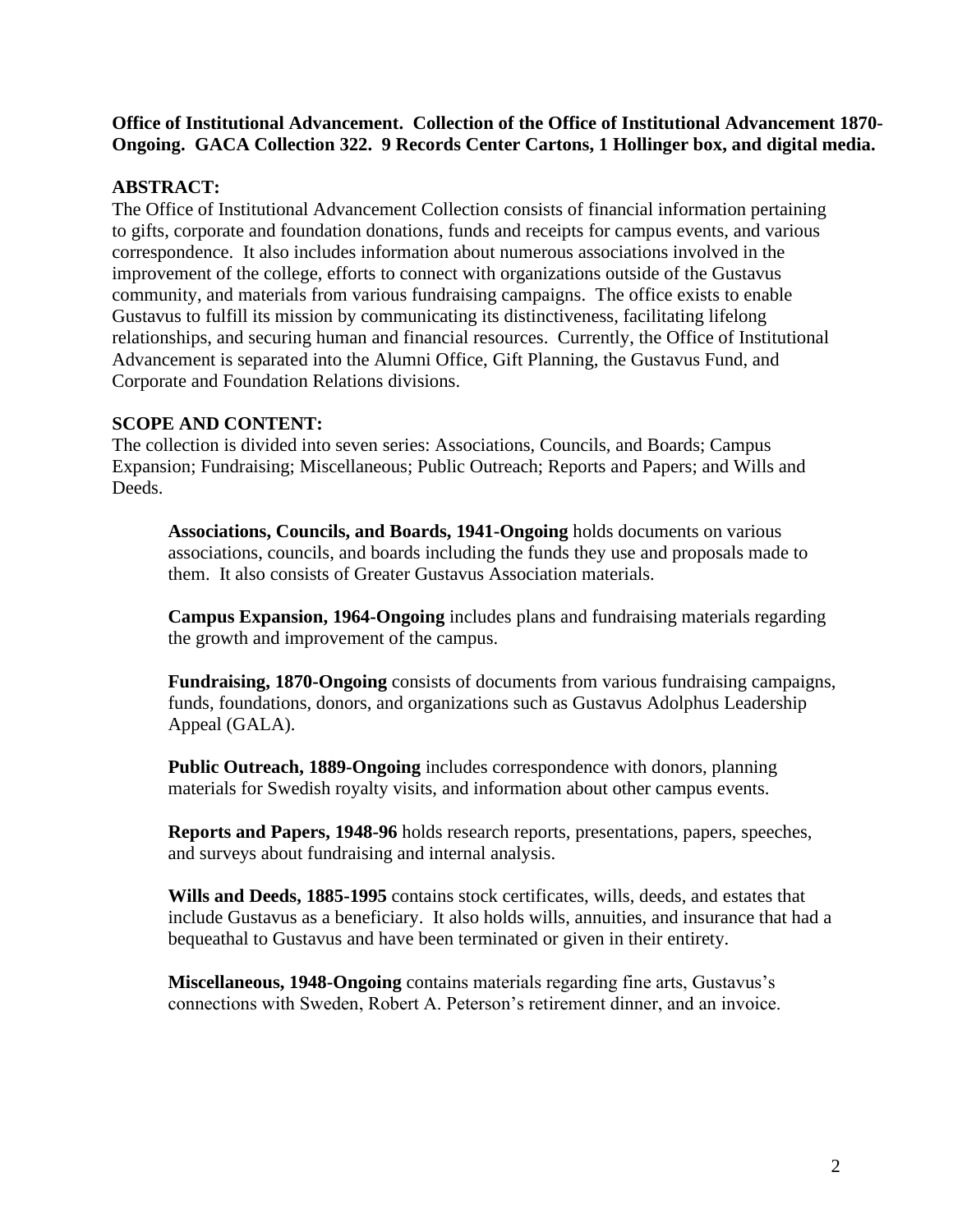#### **RESTRICTIONS:**

There are no restrictions on the use of this collection for research purposes. The researcher assumes full responsibility for observing all copyright, property, and libel laws as they apply.

Researchers must use collection in accordance with the policies of the College Archives, the Folke Bernadotte Memorial Library, and Gustavus Adolphus College.

# **COLLECTION CITATION:**

Office of Institutional Advancement. Collection of the Office of Institutional Advancement, 1870-Ongoing. GACA Collection 322. Gustavus Adolphus College Archives, St. Peter, Minnesota.

# **PROCESSED BY:**

Tricia Weyland, volunteer student worker, conducted preliminary processing during 2012.

Lacie Micek, student worker, finished processing and developed the finding aid during 2013.

# **RELATED COLLECTIONS IN THE ARCHIVES:**

Office of Institutional Advancement. Alumni and Parent Engagement. Collection of Alumni and Parent Engagement, 2018-Ongoing. GACA Collection 436.

# **SUBJECT HEADINGS:**

Gustavus Adolphus College. Office of Institutional Advancement. Educational fund raising -- Minnesota. Gustavus Adolphus College -- Finance. Gustavus Adolphus College -- Gifts. Gustavus Adolphus College. Foundations Relations Office. Gustavus Adolphus College -- Benefactors. Gustavus Adolphus College. Development Office. Gustavus Adolphus College -- Administration. Gustavus Adolphus College -- Endowments. Gustavus Adolphus College -- Annuities. Gustavus Adolphus College -- Wills. Gustavus Adolphus College -- Funds and scholarships.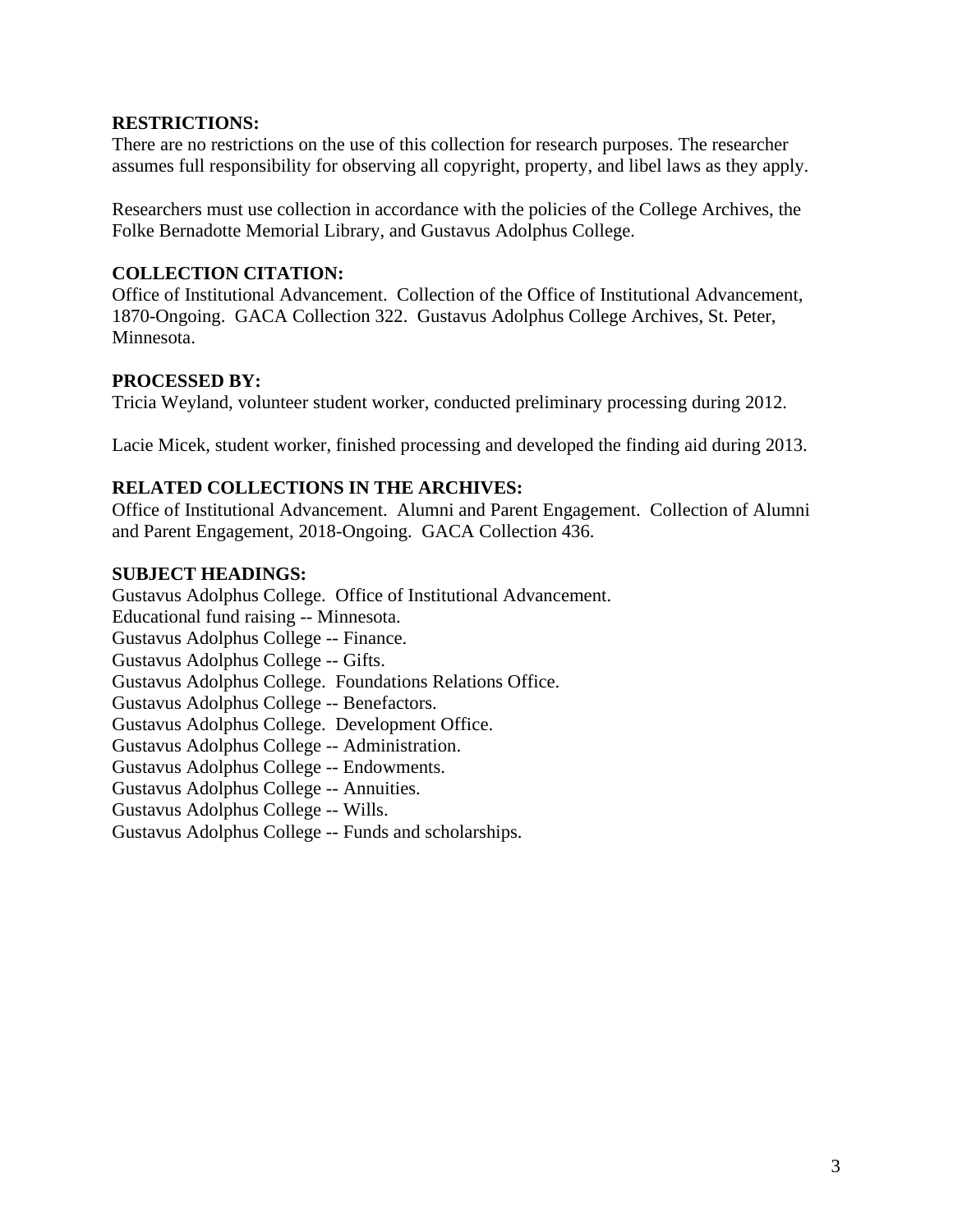| <b>GACA Collection 322</b>                                        | <b>Box</b>     | <b>Folder</b>  |
|-------------------------------------------------------------------|----------------|----------------|
| <b>Associations, Councils, Boards, 1941-Ongoing</b>               |                |                |
| American Council on Education, 1970-74                            | $\mathbf{1}$   | 1              |
| Board of College Education and Church Vocations, 1969-73          | $\mathbf{1}$   | $\overline{2}$ |
| Board of Trustees Cabinet, 1975-77                                | $\mathbf{1}$   | 3              |
| Central State College Association, 1970-72                        | $\mathbf{1}$   | $\overline{4}$ |
| College Management, 1973                                          | $\mathbf{1}$   | 5              |
| Division of Educational Services, 1973-74                         | $\mathbf{1}$   | 6              |
| Gustavus and Church, Dr. A.W. Arthur, 1974-75                     | $\mathbf{1}$   | $\overline{7}$ |
| Long range planning, 1964-72, and undated                         | $\mathbf{1}$   | 8              |
| Long Range Planning Council (1of 2), 1960-85                      | $\mathbf{1}$   | 9              |
| Long Range Planning Council (2 of 2), 1960-85                     | $\mathbf{1}$   | 10             |
| Minnesota Intercollegiate Nursing Consortium, 1984-86             | 1              | 11             |
| Minnesota Public Interest Research Group Proposal, 1971           | $\mathbf{1}$   | 12             |
| Parents Committee, 1965-74                                        | $\mathbf{1}$   | 13             |
| Riverbend Association, 1971-72                                    | $\mathbf{1}$   | 14             |
| Second Century Development Program, 1962-63                       | $\mathbf{1}$   | 15             |
| Vice President for Academic Administration (VPAA), staff notes,   | $\mathbf{1}$   | 16             |
| 1973-74                                                           |                |                |
| <b>Greater Gustavus Association, 1941-97</b>                      |                |                |
| Annual and Special Meetings, 1937-59, 1987-97                     | 10             | 12             |
| Articles of Incorporation and By-Laws, 1947, 1988, and undated    | 10             | 13             |
| Auditor's reports, 1936-38                                        | 10             | 14             |
| Board Meetings, 1946-53, 1989-97                                  | 1              | 17             |
| Bicentennial, 1974-77                                             | $\mathbf{1}$   | 18             |
| Campaign Fund disbursements, 1949-54                              | 1              | 19             |
| Campaign Fund receipts, 1948-54                                   | 1              | 20             |
| Check register, 1946-50                                           | 1              | 21             |
| Class Agent's Manual, 1957                                        |                | 22             |
| College Council minutes, 1970                                     | 1              | 23             |
| Constitution and Correspondence, 1941-55                          | $\mathbf{1}$   | 24             |
| Correspondence, Incoming and Outgoing, 1986-96                    | $\overline{2}$ | 35             |
| Disbursements, 1950-53                                            | $\mathbf{1}$   | 25             |
| Dues List of payments to Dwight Holcombe and John Hedman, 1950    | $\mathbf{1}$   | 26             |
| Dwight Holcombe Correspondence, 1951-56                           | $\mathbf{1}$   | 27             |
| Dwight Holcombe, General Papers, 1950-54                          | $\mathbf{1}$   | 28             |
| Dwight Holcombe, 1953 Union Fund, 1953-54                         | $\mathbf{1}$   | 29             |
| Financial records, 1932-58, 1987-97                               | $\mathbf{1}$   | 30             |
| Gifts, 1950-56, 1987-95, and undated                              | $\mathbf{1}$   | 35             |
| Greater Gustavus Association Board of Directors meeting, 1972-73  | $\mathbf{1}$   | 31             |
| Hollingsworth Gift Fund, 1950-51                                  | $\mathbf{1}$   | 32             |
| Membership, 1931-57 and undated                                   | 10             | 15             |
| Receipts, 1950-53                                                 | 1              | 33             |
| Reports and general mailings, 1925, 1955-67, 1992-93, and undated | 9              | $\mathbf{1}$   |
| Survey, American City Bureau, 1949-52                             | $\mathbf{1}$   | 34             |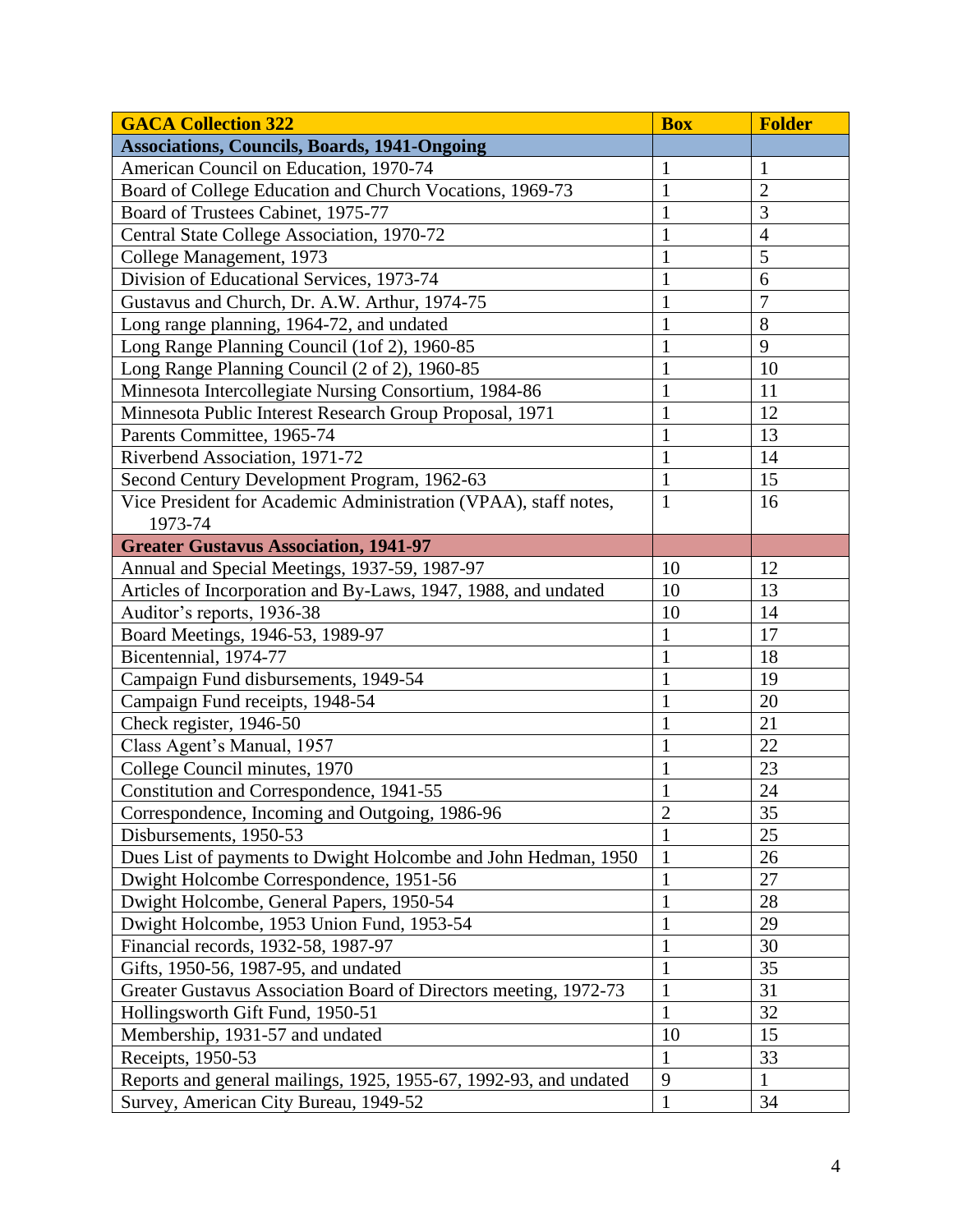| To Dwight Holcombe, Class of 1951, Dues and Payments, 1951-52    | $\overline{c}$ | $\mathbf{1}$   |
|------------------------------------------------------------------|----------------|----------------|
| To Dwight Holcombe, 1952 Dues and Payments, 1952-53              | $\overline{2}$ | $\overline{2}$ |
| To Dwight Holcombe for 1949 Class Fund, 1950-52                  | $\overline{2}$ | 3              |
| Treasurer's reports, 1946-50                                     | $\overline{c}$ | $\overline{4}$ |
| Union Building Funds, letters, and pictures, 1945-56 an undated  | $\overline{2}$ | $\overline{5}$ |
| Vouchers paid, 1953-56                                           | $\overline{2}$ | 6              |
| <b>Campus Expansion, 1964-Ongoing</b>                            |                |                |
| Administration Building, 1964-70 and undated                     | $\overline{2}$ | $\overline{7}$ |
| Architect/ Engineer Agreement, 1981-82                           | $\overline{2}$ | 8              |
| Architecture plans, 1971-85 and undated                          | $\overline{2}$ | 9              |
| Bernadotte Library, 1970-73                                      | $\overline{c}$ | 10             |
| Bjorling Hall, 1966-72 and undated                               | $\overline{2}$ | 11             |
| Building Committee, 1979-82                                      | $\overline{2}$ | 12             |
| Development needs, report of meeting with academic departments,  | $\overline{2}$ | 13             |
| 1981                                                             |                |                |
| Development Office space needs, 1993-94                          | $\overline{2}$ | 14             |
| Dober and Associates, 1981                                       | $\overline{2}$ | 15             |
| Fieldhouse Fund, 1977                                            | $\overline{2}$ | 16             |
| Fine Arts building gifts, 1969-73                                | $\overline{2}$ | 17             |
| Gustavus Adolphus College Bulletin, 1947                         | $\overline{2}$ | 18             |
| Land Use Task Force, 1985-92                                     | $\overline{2}$ | 19             |
| Library and Library remodeling, 1972-75                          | $\overline{2}$ | 20             |
| Lund Center Expansion and Renovation, 2019-20                    | 8              | 24             |
| Mall project, 1979-83                                            | $\overline{c}$ | 21             |
| Nobel Hall of Science Renovation and Expansion, 2018             | 8              | 22             |
| Space Needs, 1971-83 and undated                                 | $\overline{2}$ | 22             |
| <b>Fundraising, 1870-Ongoing</b>                                 |                |                |
| Advisory Coordinating Committee, 1959-1960                       | $\overline{2}$ | 23             |
| Aid Association for Lutherans, 1970-1982                         | $\overline{2}$ | 24             |
| Alfred P. Sloan Foundation, 1972-1982                            | $\overline{c}$ | 25             |
| Alfred P. Sloan Foundation, grant request, 1978                  | $\overline{c}$ | 26             |
| Almen Vickner Foundation, 1950-1960                              | $\overline{c}$ | $27\,$         |
| Andrew Mellon Foundation, 1969-82 and undated                    | $\overline{2}$ | 28             |
| Annual Fund, 1955-97 and undated                                 | $\overline{2}$ | 37             |
| Building a Greater Gustavus, 2002 and undated (includes VHS)     | $\overline{3}$ | 35             |
| Building a Greater Gustavus, oversize brochure, undated          | 3              | 39             |
| Bush Foundation, 1969-79 (1 of 2)                                | $\overline{c}$ | 29             |
| Bush Foundation, 1969-79 (2 of 2)                                | $\overline{2}$ | 30             |
| Camille and Henry Dreyfus Foundation, grant request, 1979        | $\overline{2}$ | 31             |
| Commission Gustavus 150, 2009                                    | $\overline{3}$ | 37             |
| Campaign Chronicle, Tracking Campaign Gustavus, 2011-14          | $\overline{7}$ | 35             |
| Campaign Gustavus, 2011                                          | 8              | 28             |
| Campaign Gustavus, Warren '67 and Donna '66 Beck, Campaign       | 8              | 18             |
| Chairs Introduction, 2011 (DVD)                                  |                |                |
| Campaign Gustavus, Closing Video, September 2015 (digital video) | Google         | Drive          |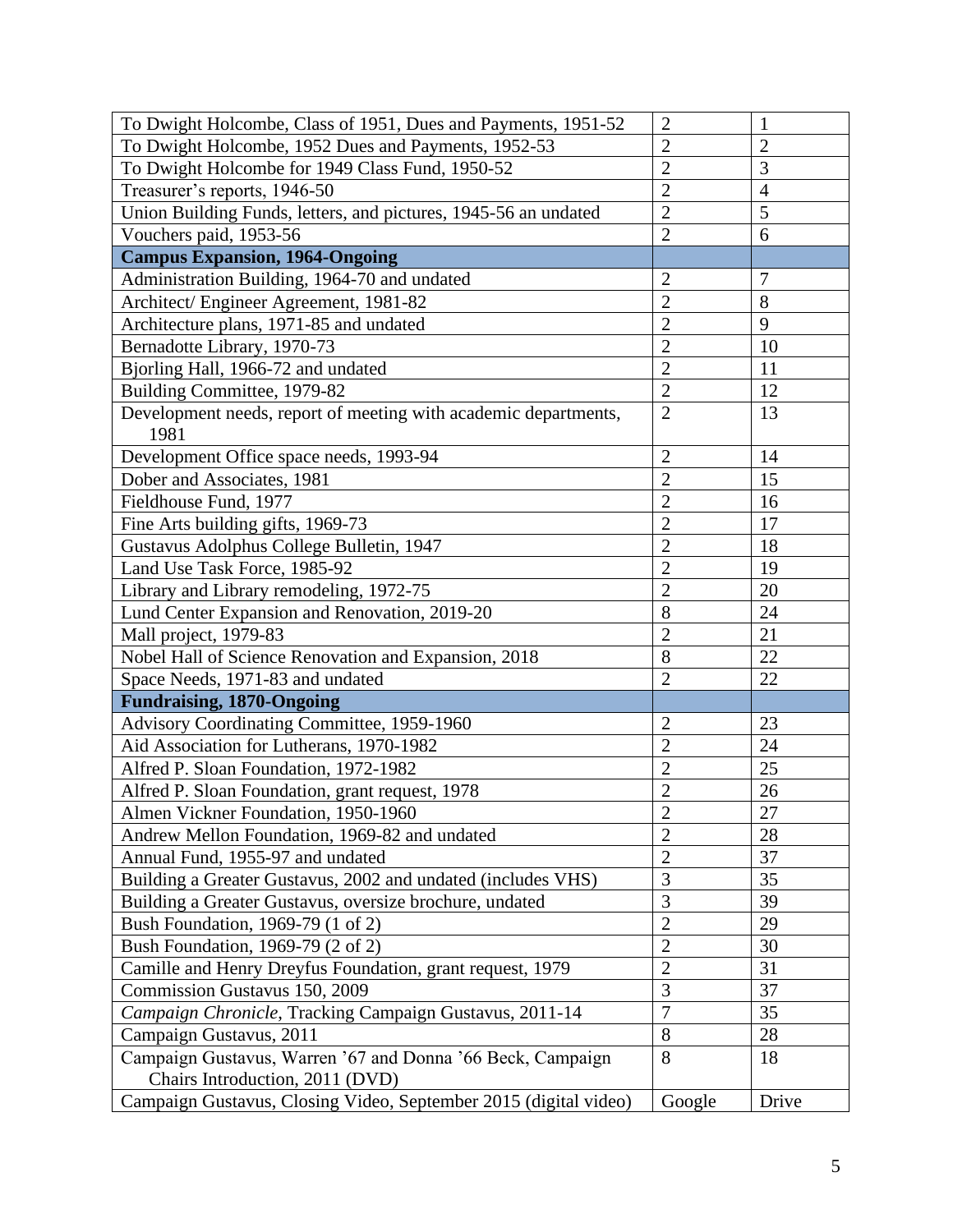| Carol and Caroline Swanson Foundation and Gilbert C. Swanson       | $\overline{2}$ | 32             |
|--------------------------------------------------------------------|----------------|----------------|
| Foundation, grant request, 1978                                    |                |                |
| Cause, National Science Foundation, 1976 and undated               | $\overline{2}$ | 33             |
| Celebration of Philanthropy Programs, 2017 and 2020-21             | 8              | 29             |
| Celebration of Philanthropy Videos, 2020 (digital videos)          | Google         | Drive          |
| Class of 1920 Memorial Fund, 1970, 1985, and undated               | 10             | 16             |
| Congregation and Corporate Donations, 1970-80                      | $\overline{2}$ | 34             |
| Dedication and Commencement, 1950 and undated                      | 3              |                |
| Development Fund, 1964 and undated                                 | $\overline{3}$ | $\overline{2}$ |
| Donations from individuals and church districts, 1947              | 9              | $\overline{2}$ |
| Early Fundraising, 1870 and 1879                                   | 10             | 18             |
| Endowment Fund ledger, 1906-23                                     | 9              | 3              |
| Endowment Report, 2018-20                                          | 8              | 30             |
| F.W. Olin Foundation Inc., questionnaire for grant finalists, 1989 | 3              | 3              |
| First Generation Gusties Speak, Fall 2017 (digital video)          | Google         | Drive          |
| Foundation funding, 1970-86                                        | 3              | $\overline{4}$ |
| Foundation proposals, 1968-72                                      | 3              | 5              |
| Friends of Gustavus, Correspondence, bids, 1983-90                 | 3              | 6              |
| Friends of Music, 2020-21                                          | 8              | 31             |
| Friends of Gustavus, report, 1983-89                               | 3              | $\overline{7}$ |
| Friends of the Library, Gustavus Library Associates, 1978-79 and   | 9              | $\overline{4}$ |
| undated                                                            |                |                |
| Fund II, 1990-93                                                   | 3              | 8              |
| Fundraising, 1970-84 and undated                                   | 3              | 9              |
| Fundraising booklets and brochures, 1945, 1954, and undated        | 3              | 29             |
| G-1000, 1964-70                                                    | 3              | 10             |
| G-1000, 1970-72                                                    | 3              | 11             |
| G-1000, 1973-81                                                    | 3              | 12             |
| GALA, letters, brochures, papers, 1967                             | 3              | 13             |
| GALA, pledges and payments, district 1 churches, 1969-71           | $\overline{3}$ | 14             |
| GALA, pledges and payments, district 2-5 churches, 1969-71         | 9              | 5              |
| GALA, pledges and payments, district 6-9 churches, 1969-71         | 9              | 6              |
| GALA, pledges and payments, district 10-12 churches, 1969-71       | 9              | 7              |
| GALA, pledges and payments, individuals, 1969-70                   | 3              | 15             |
| GALA, pledges and payments, individuals, 1970-71                   | $\overline{3}$ | 16             |
| GALA, pledges and payments, individuals, 1971                      | $\overline{3}$ | 17             |
| GALA, pledge receipts and correspondence, 1960-62, 1968, 1972-73   | 3              | 18             |
| GALA, receipts, 1970 (1 of 2)                                      | 9              | 8              |
| GALA, receipts, 1970 (2 of 2)                                      | 9              | 9              |
| GALA, reports, Minnesota and Red River Valley, 1968-72             | $\overline{3}$ | 19             |
| Gifts of \$250,000 or more from individuals, 1960-94               | $\overline{3}$ | 20             |
| Give to Gustavus Day, Mailings and Publicity, 2018-20              | 8              | 23             |
| Give to Gustavus Day, Videos, 2017 (digital video)                 | Google         | Drive          |
| Give to Gustavus Day, Videos, 2018 (digital video)                 | Google         | Drive          |
| Give to Gustavus Day, Videos, 2019 (digital videos)                | Google         | Drive          |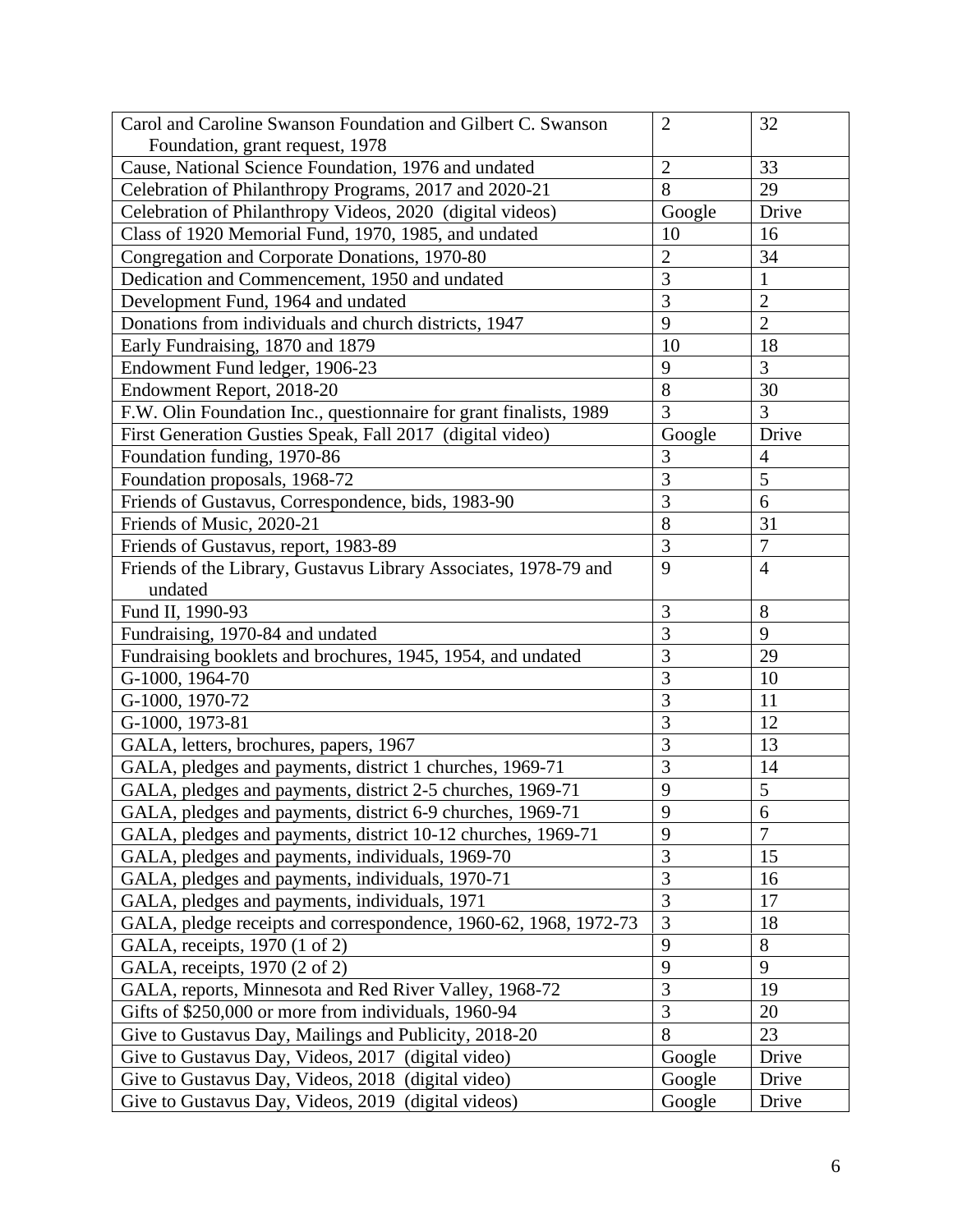| Give to Gustavus Day, Videos, 2020 (digital videos)                      | Google         | Drive          |
|--------------------------------------------------------------------------|----------------|----------------|
| Grant proposals, 1970-79                                                 | 3              | 21             |
| Grant request to ADM and Andreas Foundations, 1985                       | $\overline{3}$ | 22             |
| Grant request to Dr. Scholl Foundation, 1984                             | $\overline{3}$ | 23             |
| Grant request, household international, 1982-85                          | $\overline{3}$ | 24             |
| Great Job, Gusties!, Fundraising Thank You, 2016-17 (digital video)      | Google         | Drive          |
| Greater Gustavus Endowment/Fund, 1921-87 and undated                     | 3              | 30             |
| Gustavus 2001, phase one, 1994                                           | $\overline{3}$ | 25             |
| Gustavus Acts Strategic Plan, Key Campaign Priorities, 2019              | 8              | 19             |
| Gustavus Adolphus College and Augustana Seminary Building and            | $\overline{3}$ | 36             |
| Endowment Fund, 1921-25 and 1952-55                                      |                |                |
| Gustavus Alumni Fund, 1967-81                                            | $\mathfrak{Z}$ | 31             |
| Gustavus Appeal, pledges and payments by district, 1974 and              | $\overline{3}$ | 26             |
| undated                                                                  |                |                |
| Gustavus Heritage Fund, 1975-85                                          | $\mathfrak{Z}$ | 27             |
| Gustavus Heritage Fund, 1976                                             | 3              | 28             |
| Gustavus Heritage Fund, monthly pledge and cash flow pages, 1977-<br>85  | 9              | 10             |
| Gustavus Heritage Partnership, undated                                   | 7              | 36             |
| Gustavus Science Stories, Dawn Comstock '13, Fall 2017 (digital          | Google         | Drive          |
| video)                                                                   |                |                |
| Heritage Scholarships, 2020-22                                           | 8              | 32             |
| Hill Family Foundation: admissions-academic advising program,<br>1973-77 | $\overline{4}$ | $\mathbf{1}$   |
| Inside the Gustavus Fund, 2017-18                                        | 8              | 20             |
| <i>Inspire</i> , 1978-81                                                 | $\overline{2}$ | 36             |
| Kresge Foundation, 1970-81                                               | $\overline{4}$ | $\overline{2}$ |
| Letter to Anne Bailey, the Chronicle of Higher Education, corporate      | $\overline{4}$ | $\overline{3}$ |
| giving to colleges, 1988                                                 |                |                |
| Letter, pledge receipts and gift letters, 1946-47                        | 4              | $\overline{4}$ |
| Magid Associates, 1983-84                                                | $\overline{4}$ | 5              |
| Maltby Plumbing and Heating, 1948                                        | $\overline{4}$ | 6              |
| Mardag Foundation, 1977-83                                               | $\overline{4}$ | $\overline{7}$ |
| Mardag Foundation, 1983                                                  | $\overline{4}$ | 8              |
| McKnight Foundation, 1974-82                                             | $\overline{4}$ | 9              |
| Minnesota Lutheran Conference, appeal for Gustavus Adolphus              | $\overline{4}$ | 10             |
| College, 1947                                                            |                |                |
| Minnesota Private College Council, 1970-75                               | $\overline{4}$ | 11             |
| Minnesota Private College Fund, 1970-75                                  | $\overline{4}$ | 12             |
| Minnesota Private College Fund, 1976-79                                  | $\overline{4}$ | 13             |
| Minnesota Private College Fund, 1980-82                                  | $\overline{4}$ | 14             |
| Minnesota Private College Fund, 1983-84                                  | $\overline{4}$ | 15             |
| Minnesota Private College Fund, 1985-87                                  | $\overline{4}$ | 16             |
| Minnesota Private College Fund, 1988                                     | $\overline{4}$ | 17             |
| Minnesota Private College Fund, 1989                                     | $\overline{4}$ | 18             |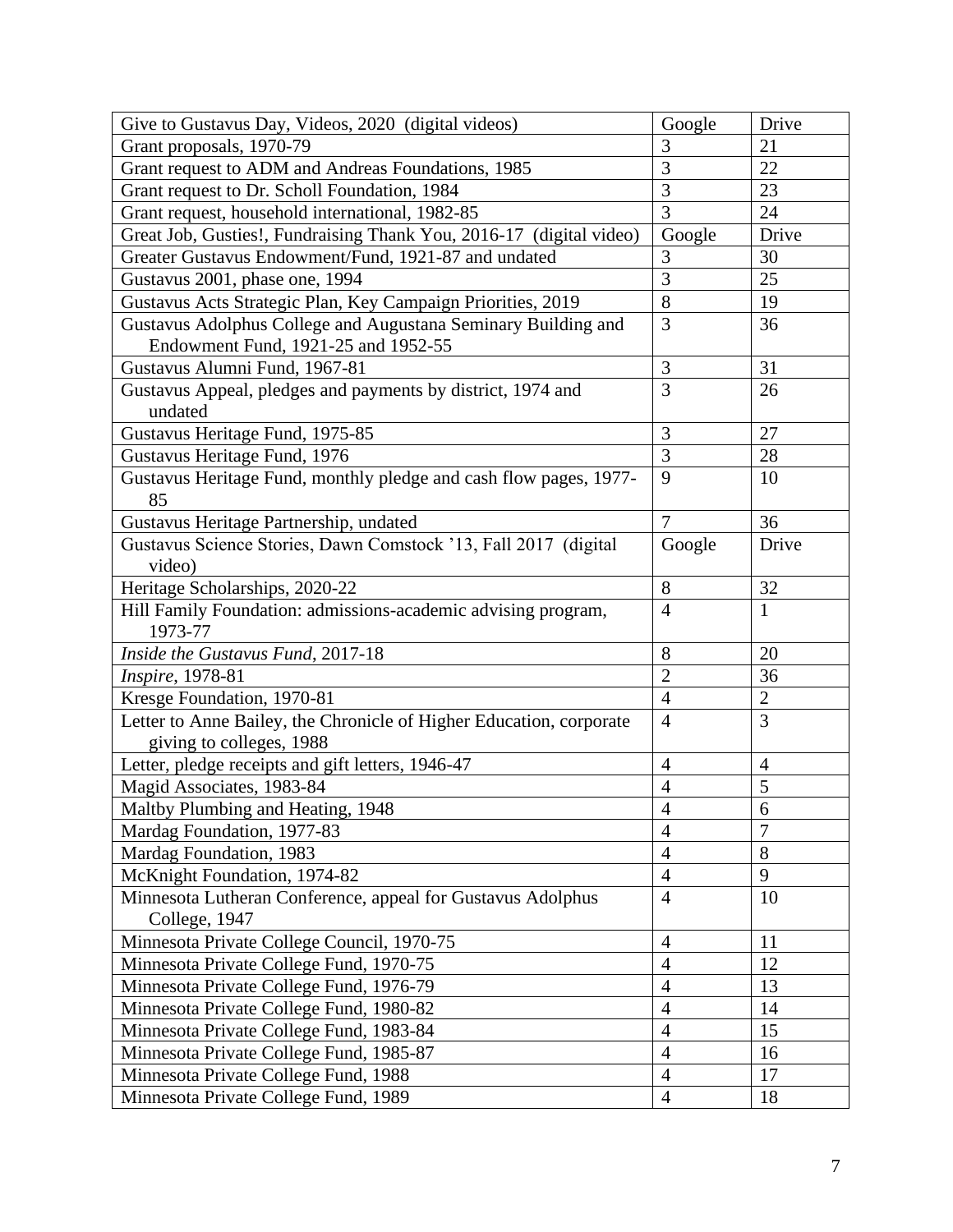| Minnesota Private College Fund, 1990                                                                | $\overline{4}$ | 19             |
|-----------------------------------------------------------------------------------------------------|----------------|----------------|
| Minnesota Public Radio, 1977-83 (1 of 2)                                                            | $\overline{4}$ | 20             |
| Minnesota Public Radio, 1977-83 (2 of 2)                                                            | $\overline{4}$ | 21             |
| Minnesota Synod, 1970-82                                                                            | $\overline{4}$ | 22             |
| Named rooms from gifts, 1984                                                                        | $\overline{4}$ | 23             |
| Oak Ridge cemetery and abbey, 1950-55 and undated                                                   | $\overline{4}$ | 24             |
| Oak Ridge cemetery and abbey, 1953-64 and undated                                                   | 9              | 11             |
| Oak Ridge cemetery and abbey, 1956-65                                                               | $\overline{4}$ | 25             |
| Organization committee, national committee, 1951                                                    | 5              | 1              |
| Rally Days, Videos, 2016 (digital videos)                                                           | Google         | Drive          |
| Recapitulation of gifts, 1965-76                                                                    | 5              | $\overline{2}$ |
| Recapitulation of gifts, 1976-86                                                                    | $\overline{5}$ | $\overline{3}$ |
| Recapitulation of gifts, 1986-96                                                                    | $\overline{5}$ | $\overline{4}$ |
| Research funds, 1970-74 and undated                                                                 | 5              | 5              |
| Requisition for payment to companies, 1946-47                                                       | 5              | 6              |
| Requisition for payment to individuals, 1946-47                                                     | $\overline{5}$ | $\overline{7}$ |
| Requisition for payment to individual pastors, 1946-47                                              | $\overline{5}$ | 8              |
| Requisition for payment to individuals at Gustavus, 1947                                            | $\overline{5}$ | 9              |
| Requisition for payment to non-profits, 1946-47                                                     | $\overline{5}$ | 10             |
| Requisition for payment for traveling, 1948                                                         | 5              | 11             |
| Rockefeller Foundation, 1975-80                                                                     | $\overline{5}$ | 12             |
| Rockefeller Foundation grant request, 1976-78                                                       | $\overline{5}$ | 13             |
| Shell Assists grants, 1970-80                                                                       | 5              | 14             |
| Show the World Campaign, 2019-21                                                                    | 8              | 25             |
| Show the World, Campaign Launch, September 2019 (digital video)                                     | Google         | Drive          |
| Solicitor's Notebooks, 1904-06 and undated                                                          | 3              | 34             |
| Student Phonathon, 2019                                                                             | 8              | 26             |
| Three Crowns Campaign, 1994-96                                                                      | $\overline{5}$ | 15             |
| United Nations Institute, 1948-52                                                                   | $\overline{5}$ | 16             |
| United Nations Institute, 1953-54                                                                   | $\overline{5}$ | 17             |
| United Nations Institute, 1957-62                                                                   | 5              | 18             |
| Various Fundraising Brochures, 1902-2001 and undated                                                | 10             | 20             |
| We Believe, Faculty and Staff Campaign, 2018 and 2021                                               | 8              | 21             |
| Year 2000, 1971-72                                                                                  | 5              | 19             |
| <b>Public Outreach, 1889-Ongoing</b>                                                                |                |                |
| Association Farm Managers and Rural Appraisers, youth convo-MN                                      | 5              | 23             |
| Synod, 1970, 1980 and undated                                                                       |                |                |
| Carlson Administration Building dedication, Carlson Award for                                       | 5              | 24             |
| Innovative Teaching, 1971, 1973                                                                     |                |                |
| Commencement, 1970-73                                                                               | $\mathfrak{S}$ | 25             |
| Edgar M. Carlson Administration Building, Ceremony, 1973                                            | 5              | 26             |
| Evelyn Young Bake Sale, GLA Valentine's Dinner, 8th Annual St.<br>David's Day, Ask Barbara, 1979-81 | 5              | 27             |
| Faculty Luncheon, Opening faculty dinner, College of St. Thomas,<br>1981, 1985                      | 5              | 28             |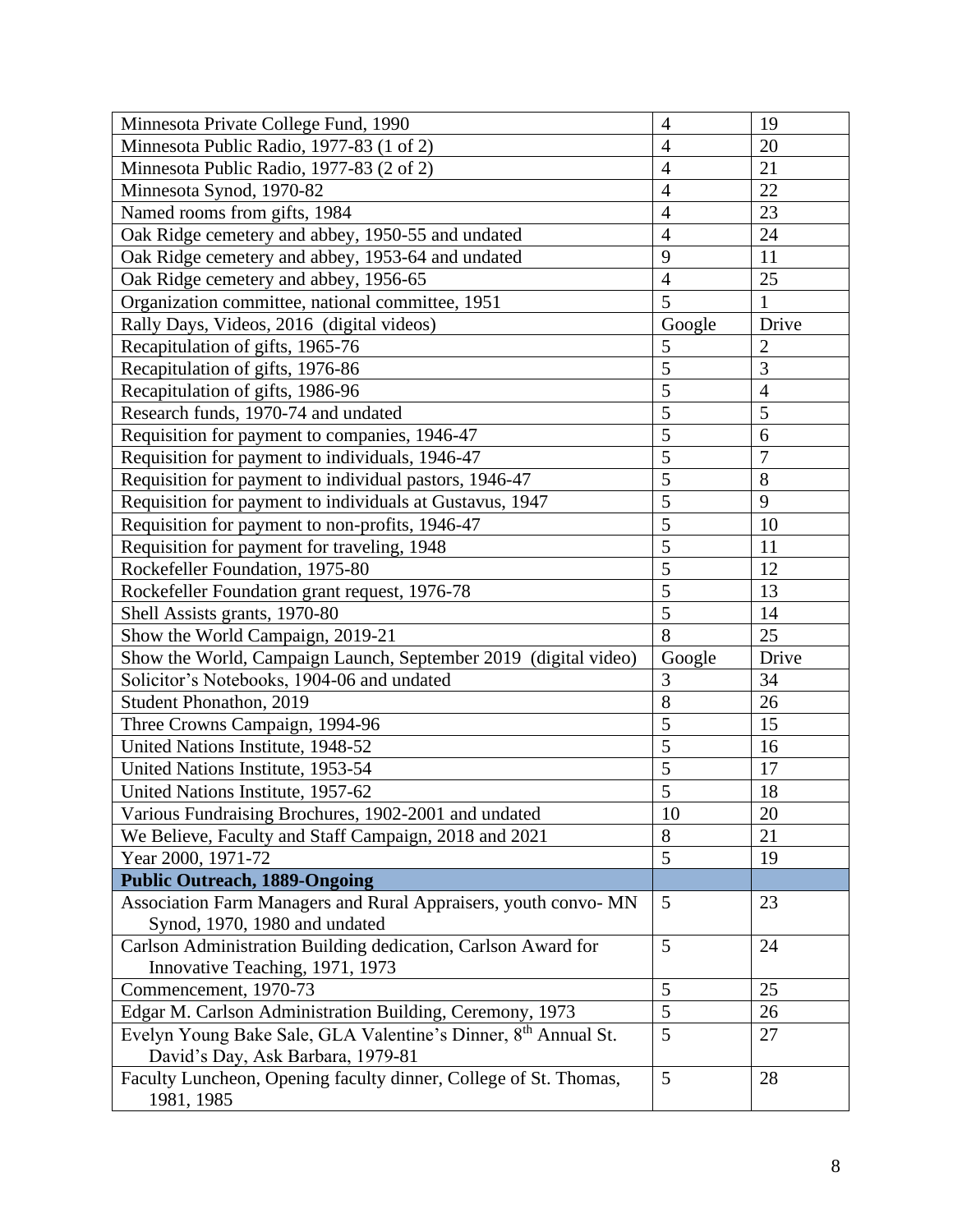| Faculty senate report, Fine Arts Center, 1972-73                 | 5              | 29             |
|------------------------------------------------------------------|----------------|----------------|
| Great Swedish Heritage awards night, 1980, 1986                  | $\overline{5}$ | 30             |
| Green Giant Bowl, 1947-53                                        | $\overline{5}$ | 31             |
| Gustavus Alumni Association, Hockey Rink, 1972-73, 1977-78       | 5              | 32             |
| Honors Day, 1980-81                                              | 5              | 33             |
| Ice Follies, 1970-74 and undated (1 of 2)                        | 6              | $\mathbf{1}$   |
| Ice Follies, 1970-74 and undated (2 of 2)                        | 6              | $\overline{2}$ |
| <b>Institutional Portrait and Draft, 1990</b>                    | 6              | 3              |
| John Roslansky, 1970-71                                          | 6              | $\overline{4}$ |
| Library Conference, GLA Valentine's Dinner, 1978-81 and undated  | 6              | $\overline{5}$ |
| Newspaper Clippings, 1920-86 and undated                         | 10             | 19             |
| Nobel Hall of Science, early papers, 1958-63                     | 6              | 6              |
| Nobel participant endorsement, 1968-83                           | 6              | $\overline{7}$ |
| President's Convocation and Fire fund, 1970-75                   | 6              | 8              |
| Southern Minnesota Medical Association, 1986-87 and undated      | 6              | 9              |
| St. Lucia Day, 1980-81                                           | 6              | 10             |
| State Academic Decathlon, 1987-88 and undated                    | 6              | 11             |
| Summer Programs, 1970, 1979 and undated                          | 6              | 12             |
| Sven Undegard, Bishop, 1980                                      | 6              | 13             |
| Swedish Gymnasts, 1980, 1987 and undated                         | 6              | 14             |
| Swedish history teacher, Swedes in town, Swedish council dinner, | 6              | 15             |
| 1976-82 and undated                                              |                |                |
| Tribute to Hammarberg, 1976-77 and undated                       | 6              | 16             |
| Tuition exchange, 1981                                           | 6              | 17             |
| Granlund book marketing, 1979                                    | 6              | 17             |
| Växjö School Orchestra, 1979-80                                  | 6              | 18             |
| Visiting Lecturers, 1970-76 and undated                          | 6              | 19             |
| <b>Correspondence, 1889-Ongoing</b>                              |                |                |
| Assorted, Ren Anderson, Frank Barth, Elaine Brostrom, Christine  | 6              | 20             |
| Johnson, John Kendall, and unknown, 1970-82                      |                |                |
| Banks, 1971-73                                                   | 6              | 21             |
| Charitable Foundations, Deductions for charitable contributions, | 6              | 22             |
| 1971-72                                                          |                |                |
| Donors, 1969-73                                                  | 6              | 23             |
| Donors, 1974-82 and undated                                      | 6              | 24             |
| Eleven month budget and reports, 1970-81 and undated             | 6              | 25             |
| Francis Uhler Chair, 1985-91                                     | 6              | 26             |
| Johnson, Robert, 1970-75                                         | 6              | 27             |
| Kendall, John S., done by PFT, 1981                              | 6              | 28             |
| Recognition of Donation Correspondence, 1889 and 1970-88         | $\overline{3}$ | 38             |
| Senators and Representatives, 1970-73                            | 6              | 29             |
| Swedish Royal Consulate, 1977-93                                 | 6              | 30             |
| Tillquist, Paul, 1980-81                                         | 6              | 31             |
| Tillquist, Paul, 1981-82                                         | 6              | 32             |
| Tillquist, Paul, 1982-83                                         | 6              | 33             |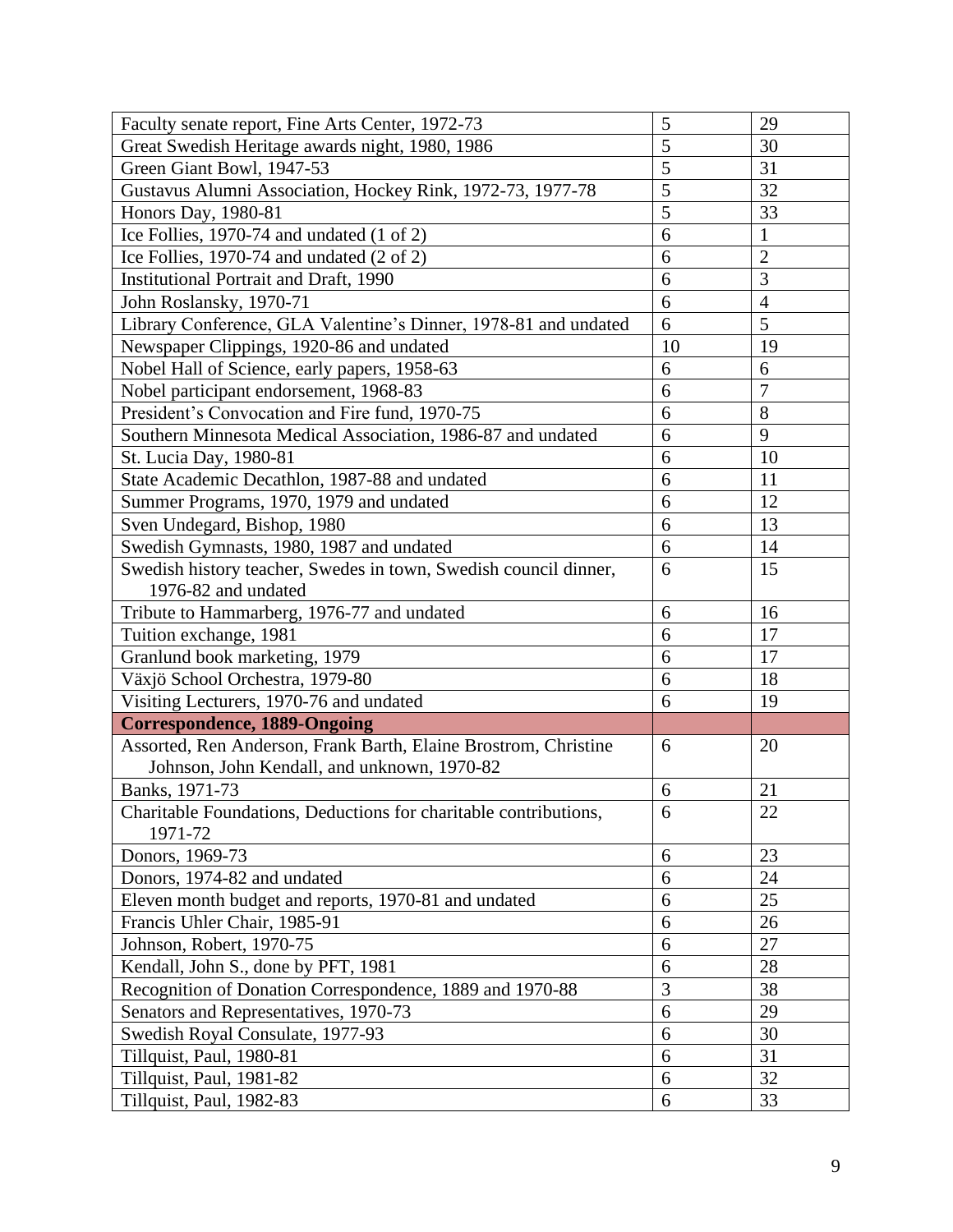| Tillquist, Paul, 1983-84                                            | 6                | 34             |
|---------------------------------------------------------------------|------------------|----------------|
| Wachtmeister, Wilhelm, 1974-95                                      | 6                | 35             |
| <b>Individual Files, 1966-85</b>                                    |                  |                |
| Ahlstrom, Dr. Sydney E.-Engstrom, Rev. Kenneth, 1971-85             | 6                | 36             |
| Erickson, Oscar M.- Nordstrom, Alvin, 1966-84                       | $\overline{7}$   | 1              |
| Olson, Edythe A. - Youngquist, Walter, 1969-84                      | 7                | $\overline{2}$ |
| Royal Visits, 1957-88                                               |                  |                |
| A Royal Affair, 1982                                                | $\overline{7}$   | 3              |
| Carl XVI Gustaf's visit to GAC, announcements, schedules, and       | $\overline{7}$   | $\overline{4}$ |
| security, 1976 and undated                                          |                  |                |
| Carl XVI Gustaf's visit to GAC, convocation, Royal Bicentennial     | $\overline{7}$   | 5              |
| Medal, King's speech, reception, luncheon, and luncheon             |                  |                |
| receipts, 1976 and undated                                          |                  |                |
| Carl XVI Gustaf's visit to GAC, correspondence, 1975-76 and         | $\overline{7}$   | 6              |
| undated                                                             |                  |                |
| Carl XVI Gustaf's visit to GAC, news release, clippings, and media, | $\overline{7}$   | $\overline{7}$ |
| 1976 and undated                                                    |                  |                |
| Carl XVI Gustaf's visit to Minnesota, 1975-76 and undated           | $\overline{7}$   | 8              |
| Christina, Princess of Sweden's visit to GAC, 1972                  | $\overline{7}$   | 9              |
| King visit photos, undated                                          | $\overline{7}$   | 10             |
| King's work schedule, 1976                                          | $\overline{7}$   | 11             |
| Prince Bertil and Princess Lillian visit, 1979                      | $\overline{7}$   | 12             |
| Royal dinner, 1987-88                                               | $\overline{7}$   | 13             |
| Scandinavia Today, Royal visits, Gustavus Sword, 1957, 1976-83      | $\overline{7}$   | 14             |
| <b>Reports and Papers, 1948-96</b>                                  |                  |                |
| Alumni who have Gained Recognition for Excellence in their Fields   | $\overline{7}$   | 15             |
| or for Public Service, undated                                      |                  |                |
| Attitudes and opinions, 1984-85                                     | $\overline{7}$   | 16             |
| Audio Visual report questionnaire, 1948                             | $\overline{7}$   | 17             |
| Communications, study for Gustavus Adolphus College, 1984           | $\overline{7}$   | 18             |
| Dean and Diana Scheff Professorship in Management, 1983             | $\boldsymbol{7}$ | 19             |
| DEMOS Program, 1970                                                 | $\overline{7}$   | $20\,$         |
| Ellerbe Physical Education Health Center building booklet, 1981     | $\overline{7}$   | 21             |
| Foreign Student Reports, 1954-62                                    | $\overline{7}$   | 22             |
| Honors Program, undated                                             | $\tau$           | 23             |
| Improvement and coordination of the planning, budgeting,            | $\tau$           | 24             |
| institutional research, and management system, 1975                 |                  |                |
| Internal Analysis worksheets (1 of 4), 1993                         | $\overline{7}$   | 25             |
| Internal Analysis worksheets (2 of 4), 1993                         | $\overline{7}$   | 26             |
| Internal Analysis worksheets (3 of 4), 1993                         | $\overline{7}$   | 27             |
| Internal Analysis worksheets (4 of 4), 1993                         | $\overline{7}$   | 28             |
| Memorandum on business and accounting policies, fund worksheet,     | $\overline{7}$   | 29             |
| Gustavus Heritage Fund presentation, gifts, undated                 |                  |                |
| Minority Concerns Task Force, 1989-91                               | $\overline{7}$   | 30             |
| Minority Enrollment, 1988-93, undated                               | $\overline{7}$   | 31             |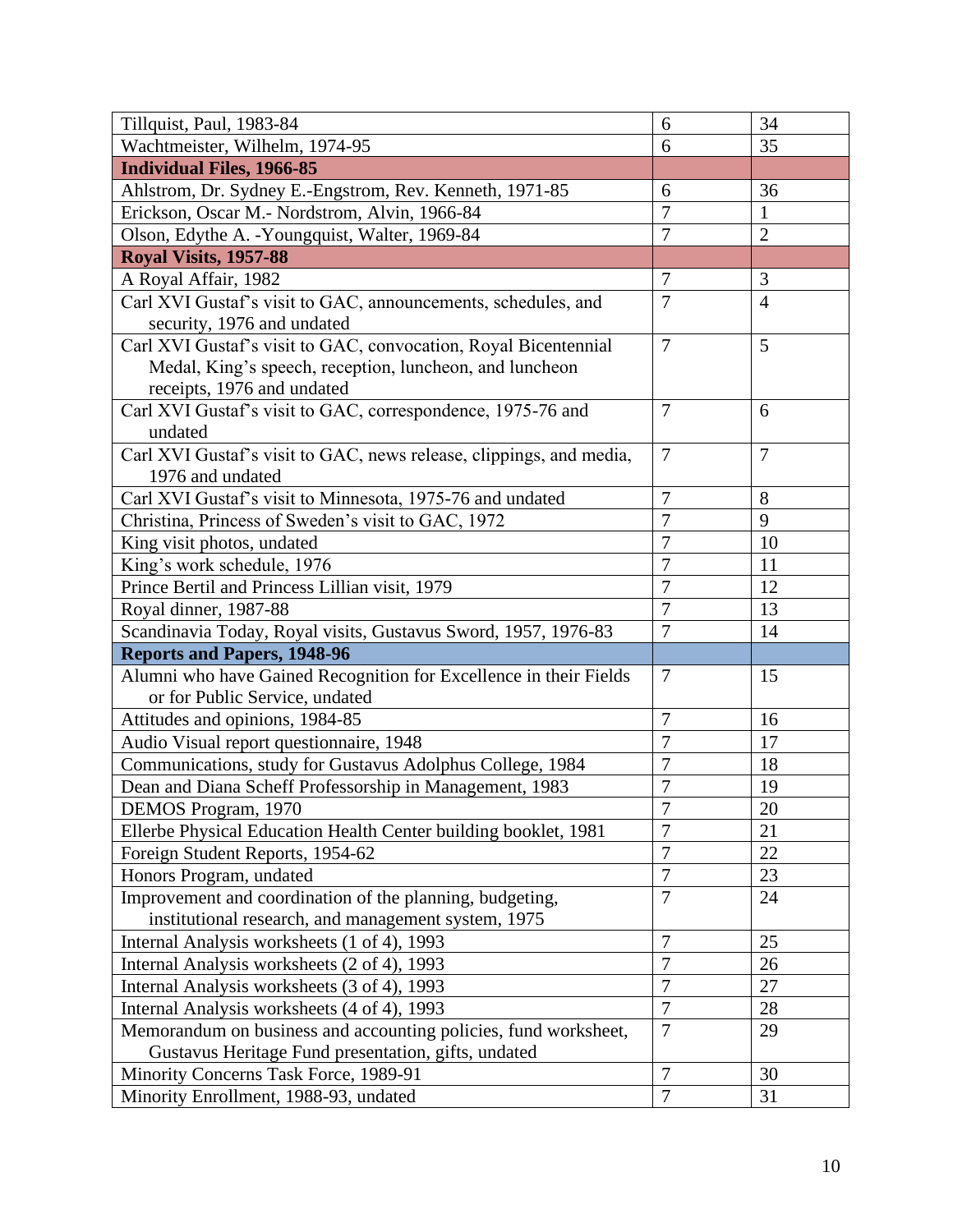| Phi Beta Kappa Information, undated                                     | 7              | 32             |
|-------------------------------------------------------------------------|----------------|----------------|
| Presentations, 1978-84                                                  | $\overline{7}$ | 33             |
| Presentations, 1985-86                                                  | $\overline{7}$ | 34             |
| Presentations, 1987-91                                                  | $\overline{7}$ | 35             |
| Presentations, 1993-96                                                  | 8              | $\mathbf{1}$   |
| Presentations, undated                                                  | 8              | $\overline{2}$ |
| Report of a survey to determine fundraising possibilities and potential | 9              | 13             |
| sources of leadership and financial support, undated                    |                |                |
| Report on Second Century Development Program by Ren Anderson,           | 3              | 32             |
| undated                                                                 |                |                |
| Robert Peterson papers, 1984-94 and undated                             | 8              | 3              |
| Selected tables and summary of research findings, 1987                  | 8              | $\overline{4}$ |
| Study of plant and staff capacities related to enrollment, enrollment   | 8              | 5              |
| forecasting models proposal, and improvement and coordination           |                |                |
| of the planning, budgeting, institutional research, and                 |                |                |
| management system proposal, 1974-75                                     |                |                |
| Survey of opinions, institutional self-study project, 1970              | 8              | 6              |
| Toltz, King, Duvall, Anderson and Associates (TKDA), sports and         | 8              | $\overline{7}$ |
| recreation complex, plan booklet, 1981                                  |                |                |
| Wills and Deeds, 1885-1995                                              |                |                |
| Annuities and Insurance terminated, 1971-87                             | 8              | 8              |
| Certificate of real estate, tax judgment sale, Carl Schumacher, 1904-   | 8              | 9              |
| 09                                                                      |                |                |
|                                                                         |                |                |
| Correspondence regarding will, Cornelia Petti, 1947                     | 8              | 10             |
| Deferred Giving Mailings and Brochures, 1966-85 and undated             | 10             | 21             |
| Estate, Swan Carlson, 1948                                              | 9              | 14             |
| Estate, Ruth Lundgren, 1959                                             | 9              | 15             |
| Estate, Mary Olson, 1939                                                | 8              | 11             |
| Estate, Ellen S, Thorson, 1938-39                                       | 8              | 12             |
| Inspire, Deferred Giving Newsletter, 1974-81                            | $8\,$          | 17             |
| Mortgages Held by the Swedish Lutheran Board of Education, 1914-        | 10             | 17             |
| 15                                                                      |                |                |
| Quit Claim Deed, Frederick and Ellen Donohower, 1909                    | 9              | 16             |
| Quit Claim Deed, Helen Harkin, 1909                                     | 9              | 17             |
| Stock Certificate, E.R. Bloom, 1921                                     | 8              | 13             |
| Stock Certificate, T. Thorson, 1917                                     | 8              | 14             |
| Stock Certificates, Equality Co-operative Exchange (various             | 8              | 15             |
| shareholders), 1920                                                     |                |                |
| "The Vickner Story: An Example of Deferred Giving to Gustavus           | 3              | 33             |
| Adolphus College," undated                                              |                |                |
| Trust, Edward M. Nelson, 1938                                           | 8              | 16             |
| Warranty Deed, John S. and Mary M. Carlson, 1916-19                     | 9              | 18             |
| <b>Wills and Related Correspondence, 1885-1936</b>                      |                |                |
| Beck, Lars Herman, 1927, 1935                                           | 9              | 19             |